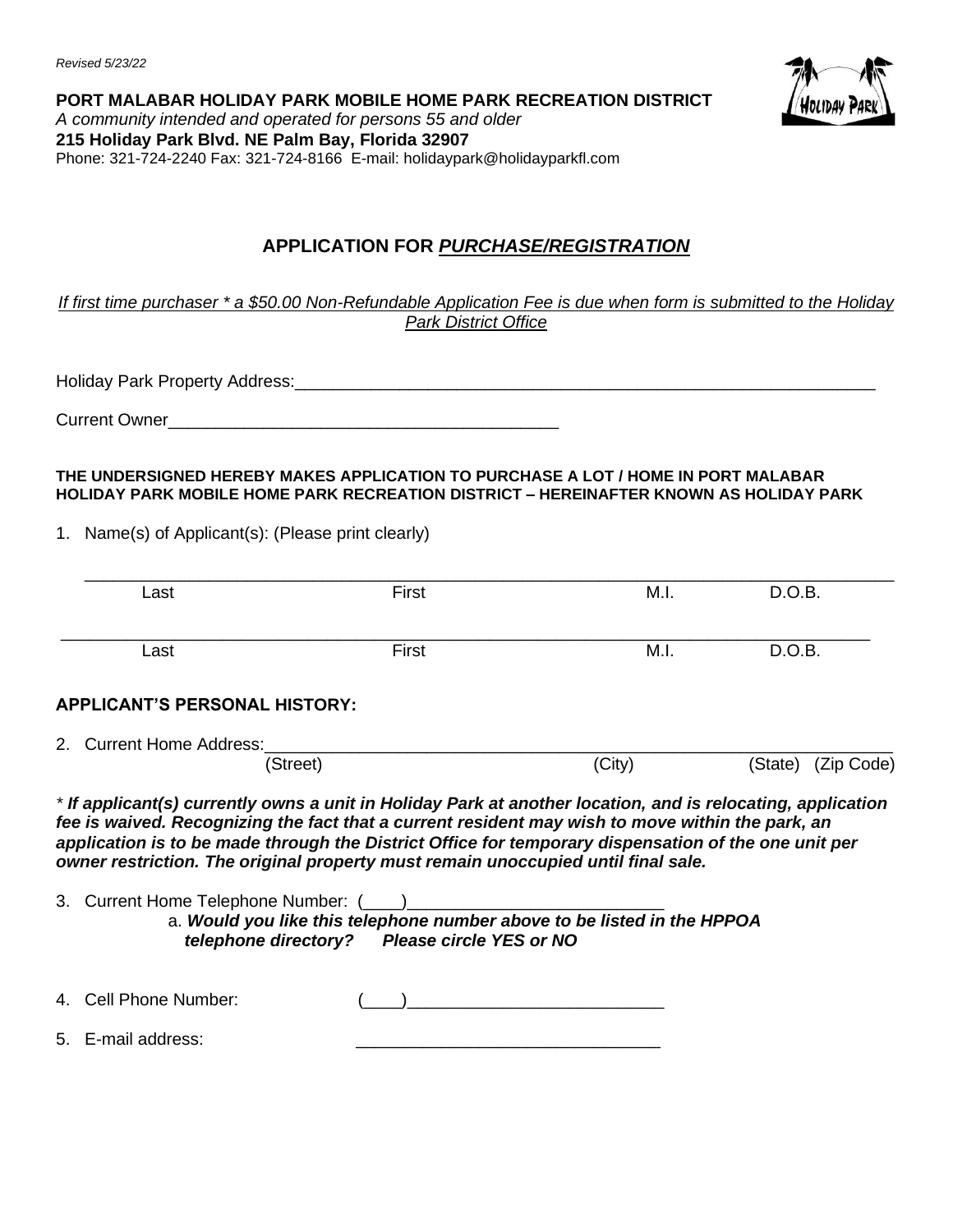| 6. There are rules and regulations regarding the keeping of pets as listed in Article III, Restrictions on Use of<br>Lots per the "Deed Restrictions".                                                                                                                   |  |                     |  |  |
|--------------------------------------------------------------------------------------------------------------------------------------------------------------------------------------------------------------------------------------------------------------------------|--|---------------------|--|--|
| Does Proposed Occupant Own a Pet? Yes____________ No_________                                                                                                                                                                                                            |  |                     |  |  |
|                                                                                                                                                                                                                                                                          |  |                     |  |  |
|                                                                                                                                                                                                                                                                          |  |                     |  |  |
| NOTE: You must submit your veterinarian records for proof of weight. Registered service dogs are<br>exempt from the twenty-five (25) pound restriction.                                                                                                                  |  |                     |  |  |
| <b>DETAILS OF PROPERTY:</b>                                                                                                                                                                                                                                              |  |                     |  |  |
| 7. Manner of Holding Title for Buyer:<br>( ) Alone                                                                                                                                                                                                                       |  | () Husband and Wife |  |  |
|                                                                                                                                                                                                                                                                          |  |                     |  |  |
|                                                                                                                                                                                                                                                                          |  |                     |  |  |
| <b>APPLICANT'S INFORMATION IN CASE OF EMERGENCY:</b>                                                                                                                                                                                                                     |  |                     |  |  |
| 10. Contact Person in Case of Emergency: (OTHER THAN CO-APPLICANT)                                                                                                                                                                                                       |  |                     |  |  |
|                                                                                                                                                                                                                                                                          |  |                     |  |  |
|                                                                                                                                                                                                                                                                          |  |                     |  |  |
|                                                                                                                                                                                                                                                                          |  |                     |  |  |
|                                                                                                                                                                                                                                                                          |  |                     |  |  |
| <b>ADDITIONAL INFORMATION:</b>                                                                                                                                                                                                                                           |  |                     |  |  |
| 11. Year, Make and Model of Automobiles to be parked on premises: [100] [2012] [2012] [2012] [2012] [2012] [20                                                                                                                                                           |  |                     |  |  |
| NOTE: Commercial Vehicles, flatbeds, and pickup up to I/2 ton, which are the sole means of<br>transportation of the occupant of the mobile home must be parked in the carport. Recreational<br>Vehicles, Boats, Trailers, Canoes, etc. CANNOT be parked on the premises. |  |                     |  |  |
| 12. Does Proposed Occupant Own (?): Recreational Vehicle: Boat: Cargo/Utility Trailer: ____                                                                                                                                                                              |  |                     |  |  |
|                                                                                                                                                                                                                                                                          |  |                     |  |  |

**NOTE: There are rules and regulations regarding the keeping of vehicles (other than passenger vehicles). Arrangements for off-premises storage may be required. Space in the vehicle compound is limited to one (1) space on a first come first serve basis. See Rules and Regulations – Storage Compound Rules.**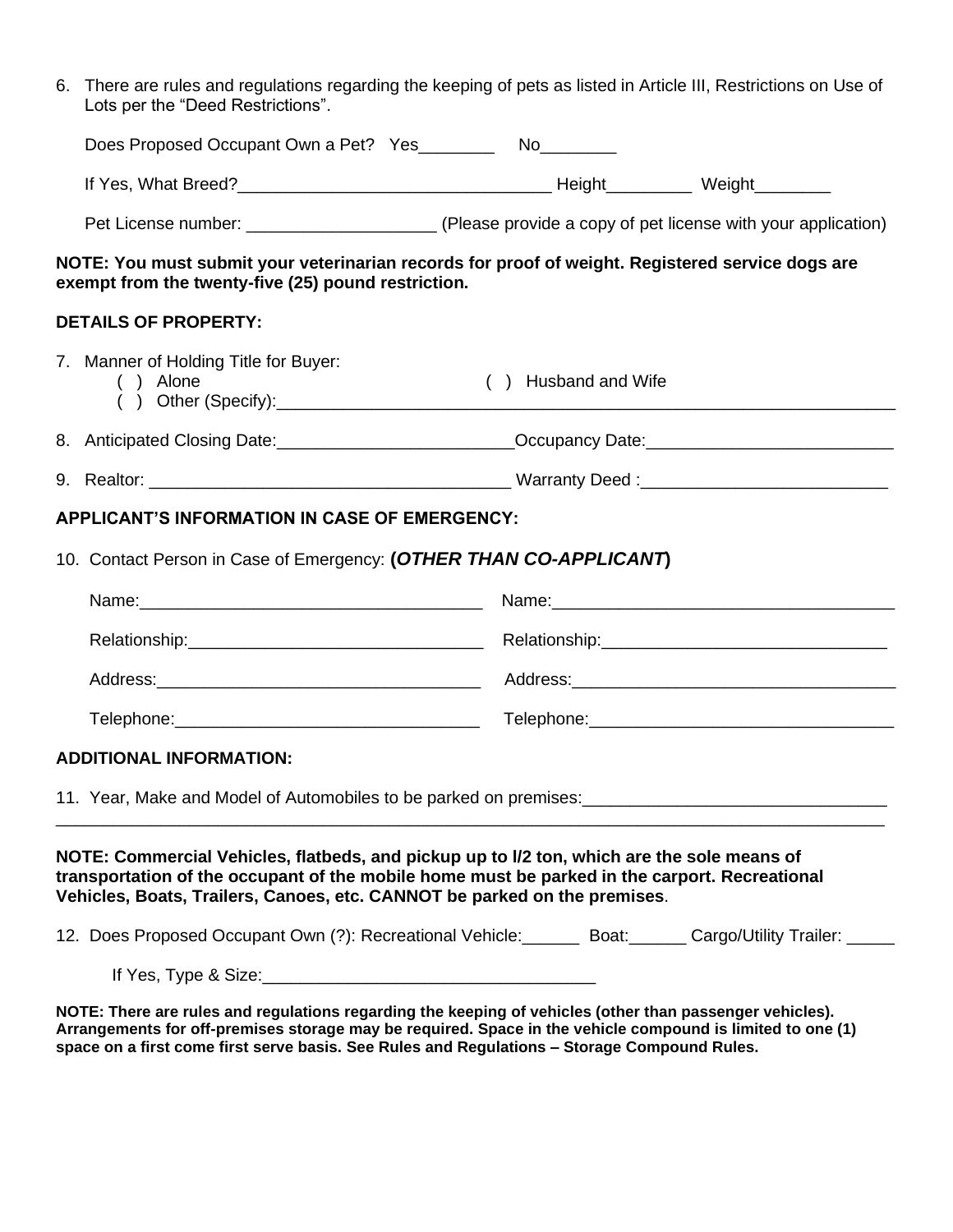## **Under 55 Disclosure**

I / We understand Port Malabar Holiday Park Mobile Home Park Recreation District is a community intended and operated as "housing for older persons" within the meaning of the Fair Housing Amendment Act of 1988, U.S.C. Sections 3601, et seq.

I / We understand occupancy of a dwelling unit on a lot shall not be permitted unless at least one person in such dwelling unit shall be fifty-five (55) years of age or older; provided however, all other occupants (excluding "under age guests" as defined below) of the dwelling unit must be at least forty (40) years of age. An "under age guest" of a lot owner or an authorized lot renter shall, without restriction due to age or familial status, be permitted to stay, with a resident, for a maximum of twenty-one (21) days or less per visit, two (2) times a year with a minimum of thirty (30) days between each visit within any twelve (12) month period. By signing below, I agree to all the conditions stated above:

| Signature of 1 <sup>st</sup> Applicant: | Date: |
|-----------------------------------------|-------|
| Signature of 2 <sup>nd</sup> Applicant: | Date: |

### **ACKNOWLEDGEMENT OF DEED RESTRICTIONS, RULES & REGULATIONS**

**PLEASE NOTE: Each Applicant shall attach to this application a photocopy of a bona fide personal identification including name, birth date, and (if practicable) a portrait photograph. Acceptable forms of identification include driver's license, passport, Birth Certificate or other Government Issued identification. Holiday Park is a public body subject to the Florida Public Records Law and therefore its records are open for public inspection to the extent not exempt from disclosure under Chapter 119 of the Florida Statutes.**

**NOTE: Occupancy is limited to THREE (3) PERSONS, one of whom must be 55 years of age or older and the other of whom must be 40 years of age of older. Holiday Park is "housing for older persons" within the meaning of the Fair Housing Amendments Act of 1988, U.S.C. Sections 3601, et seq. A proposed occupant who does not meet the foregoing criteria must be a bona fide caregiver, who must be separately approved by the Board of Trustees.** 

### **APPLICANT'S ACKNOWLEDGEMENT OF THE DISTRICT RESTRICTIONS**

Before Applicant completes and signs this Application, Applicant is advised that Port Malabar Holiday Park Mobile Home Park Recreation District is a "Deed Restricted Community" pertaining to ownership and the use of property in Holiday Park. Accordingly, Applicant is hereby advised to obtain from the Seller or Real Estate Broker (if any) or that Applicant may receive from the Holiday Park District Office, a copy of the "about us" book.

Accordingly, Applicant(s) must acknowledge receipt of District's Deed Restrictions, Rules and Regulations, Policies and By-Laws. These documents will be issued to the applicant upon initial registration.

As property owner, the undersigned hereby acknowledges that I/We shall be held responsible for compliance with all the restrictions, conditions, covenants and other provisions contained in them, including, but not limited to 1) restrictions concerning the use of such property, 2) restrictions concerning the ages of occupants, and 3) restrictions include the undersigned's family, guests and other licensees.